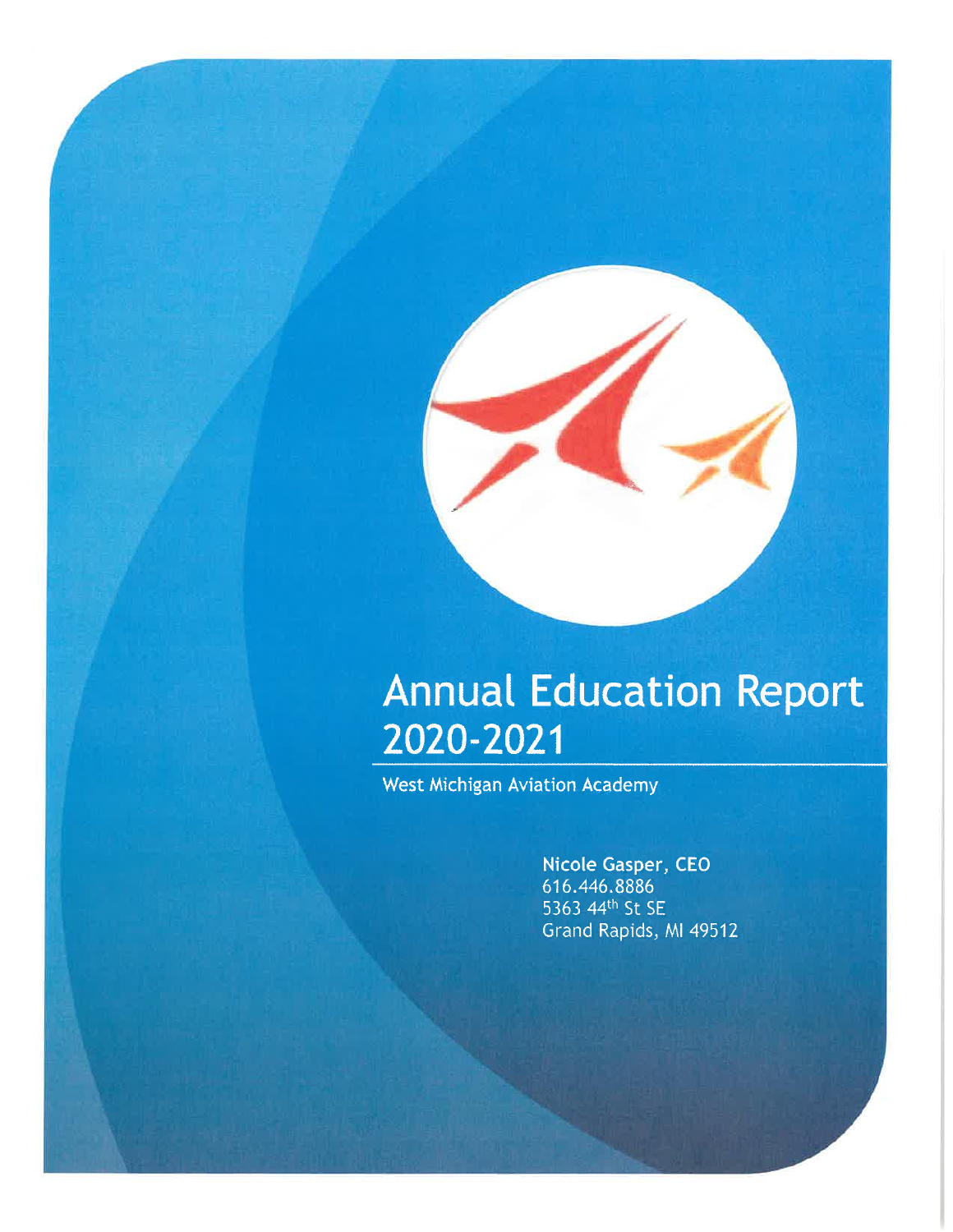

#### **REVISED 2020-21 TEMPLATE**

#### **School Annual Education Report (AER) Cover Letter**

1.30.2021

Dear Parents and Community Members:

We are pleased to present you with the Annual Education Report (AER) which provides key information on the 2019-20 educational progress for the West Michigan Aviation Academy. The AER addresses the complex reporting information required by federal and state laws. The school's report contains information about student assessment, accountability, and teacher quality. If you have any questions about the AER, please contact Chris Williams, WMAA's Director of Teaching & Learning, for assistance.

The AER is available for you to review electronically by visiting the following web site: https://bit.ly/3a3ExQM, or you may review a copy in the main office at your child's school.

For the 2019-20 school year, schools were identified using definitions and labels as required in the Every Student Succeeds Act (ESSA). A Targeted Support and Improvement (TSI) school is one that has at least one underperforming student subgroup. An Additional Targeted Support (ATS) school is one that has a student subgroup performing at the same level as the lowest 5% of all schools in the state. A Comprehensive Support and Improvement (CSI) school is one whose performance is in the lowest 5% of all schools in the state or has a graduation rate at or below 67%. Some schools are not identified with any of these labels. In these cases, no label is given.

Our school has **not** been given one of these labels.

At WMAA, we strive to provide an exceptional educational opportunity to all students, and we are proud to serve a diverse community of families and students. Each year, our students enter grade 9 from over 40 different school districts with a wide range of academic preparedness, and it is our mission to ensure that each of these students finds academic success. Because of this diversity of experience, we tend to see a broad range of academic preparedness within each of our yearly cohorts. To overcome this challenge, we are focusing our efforts on developing how we analyze data, adjusting our curriculum, and targeting instruction to close these student achievement gaps. We have designed our instructional model to support all students by implementing those instructional strategies outlined in our School Improvement Plan, and our outstanding Student Services Team is formalizing our implementation of a holistic Multi-Tiered Systems of Supports (MTSS) and Response to Intervention (RTI) to identify and support any students at-risk.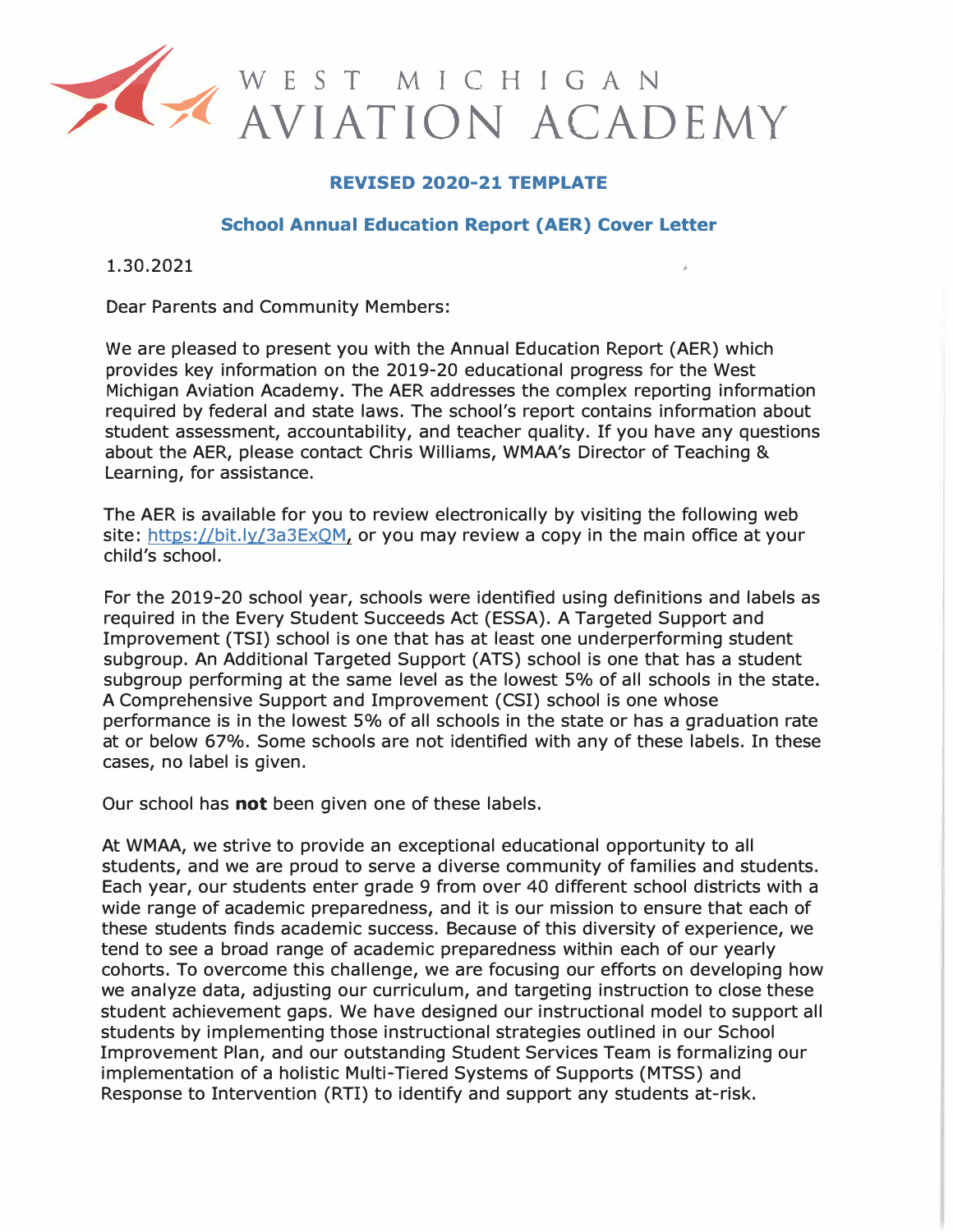Academic progress is maintained through consistent student monitoring and parent communication, and we have supplemented instructional time through Saturday school, tutoring programs, and the implementation of student support plans as well.

In this Annual Education Report, we invite you to review our academic success and learn more about the initiatives WMAA is implementing to ensure that our school fulfills our academic mission for each of our students.

Sincerely,

nuole Stasper

Nicole Gasper, CEO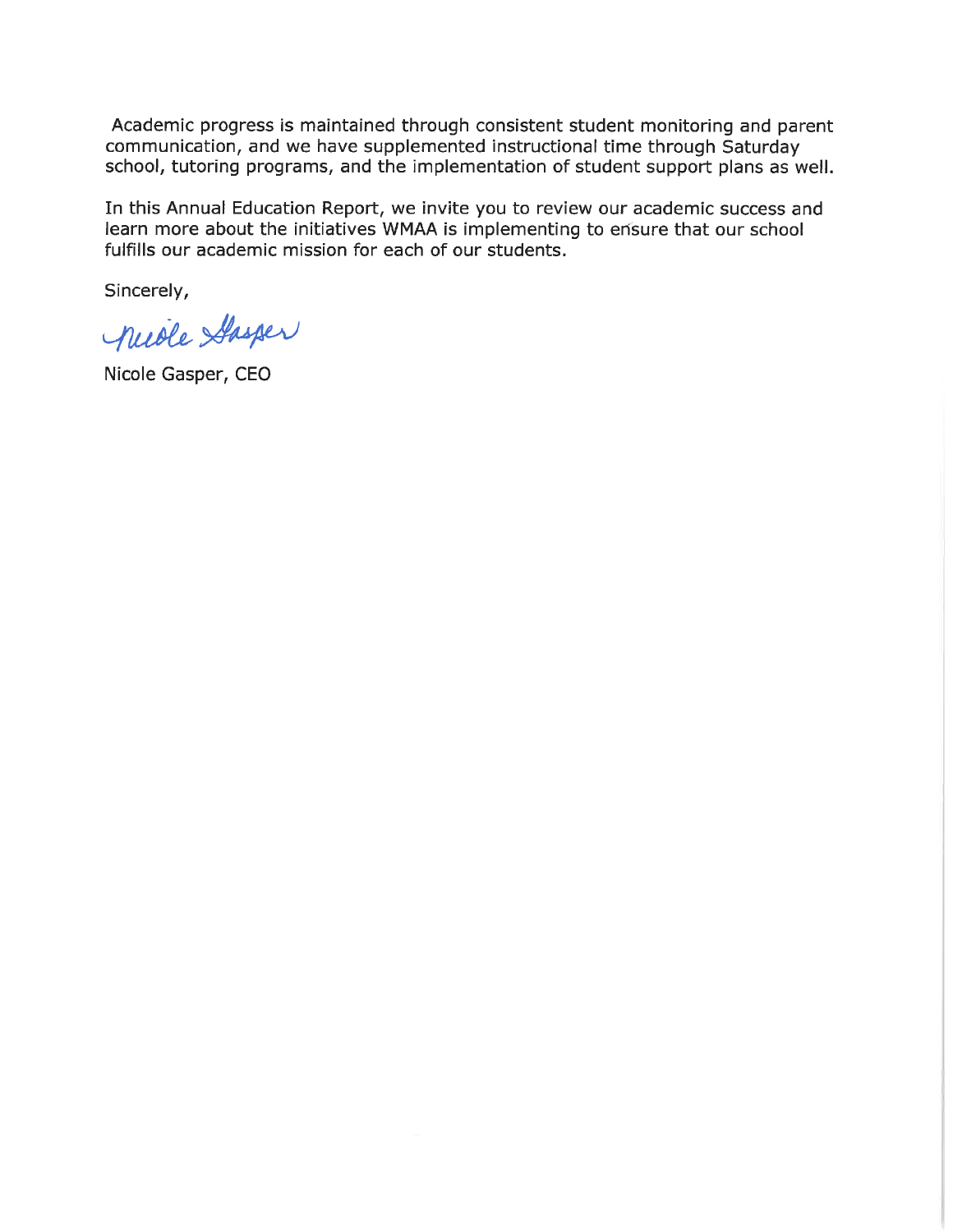# TABLE OF CONTENTS

| <b>PARENT TEACHER CONFERENCE ATTENDANCE &amp; DUAL ENROLLMENT10</b> |  |
|---------------------------------------------------------------------|--|
|                                                                     |  |
|                                                                     |  |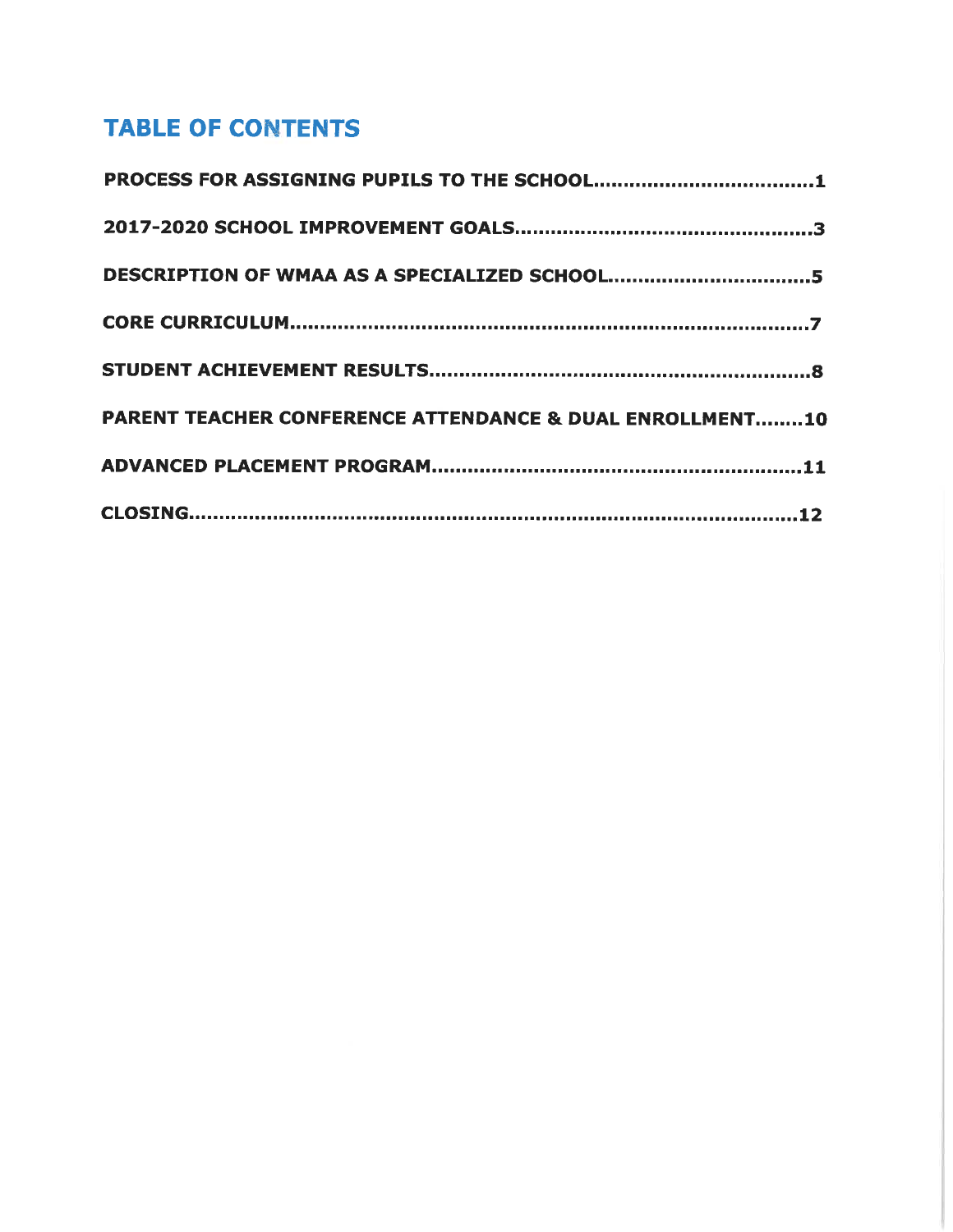## PROCESS FOR ASSIGNING PUPILS TO THE SCHOOL

West Michigan Aviation Academy is a state-funded, public charter school academy. There is no cost to attend WMAA. The school is open to any Michigan student wishing to attend. Students must be appropriately placed in the grade levels offered by WMAA (9th - 12th).

By law, WMAA cannot restrict enrollment based on selection criteria. Our charter authorizer Bay Mills Community College, however, does limit the total number of students who may attend the school. If the number of applications exceeds the number of available openings, a random lottery determines who attends the school.

WMAA's open enrollment period is from the first day of the current school year until 4:00 p.m. on the last business day of February of the current school year. During this enrollment period, all applications get equal consideration regardless of date submitted. Following the end of open enrollment, if the number of applications does not exceed the number of open seats, all students will receive a notice of acceptance into their respective grades. If applications received exceed offered seats in any grade level, a random selection process will take place for that grade level. Names are randomly drawn by a representative from the Kent Intermediate School District until all offered seats have been filled. Any remaining names are drawn to establish waiting list priority.

Once students are enrolled and remain enrolled, they will remain eligible to be re-enrolled at the school for successive years without having to re-enter the random selection process. Students will be requested to complete a re-enrollment form by the end of the open enrollment period showing intent to re-enroll for the next school year. All applicants on a waiting list must re-submit an application for the following school year during the next open enrollment period. In order to accommodate families who have more than one child eligible for enrollment, siblings of accepted or currently enrolled students are given preference over students who have no such siblings. Siblings of currently enrolled students at the school will be drawn first in the random selection process for offered seats. In addition, if a child is selected during the random selection process, that child's sibling will be offered the first available offered seat in his/her respective grade. Though siblings are afforded preference for offered seats, they are not given preference over a child previously enrolled.

Should offered seats remain available after the close of open enrollment, students will be accepted on a first-come, first-served basis until offered seats are no longer available. Applications are date and time stamped upon submission, and students are admitted in the order their application is received. Applications will be accepted after offered seats are filled and will be placed on a waiting list in the order received. Additionally, should seats open during the academic year (due to transfer etc.), students will be offered seats during a 2-week window at the start of each semester based on the original order of the wait list until the existing wait list is exhausted.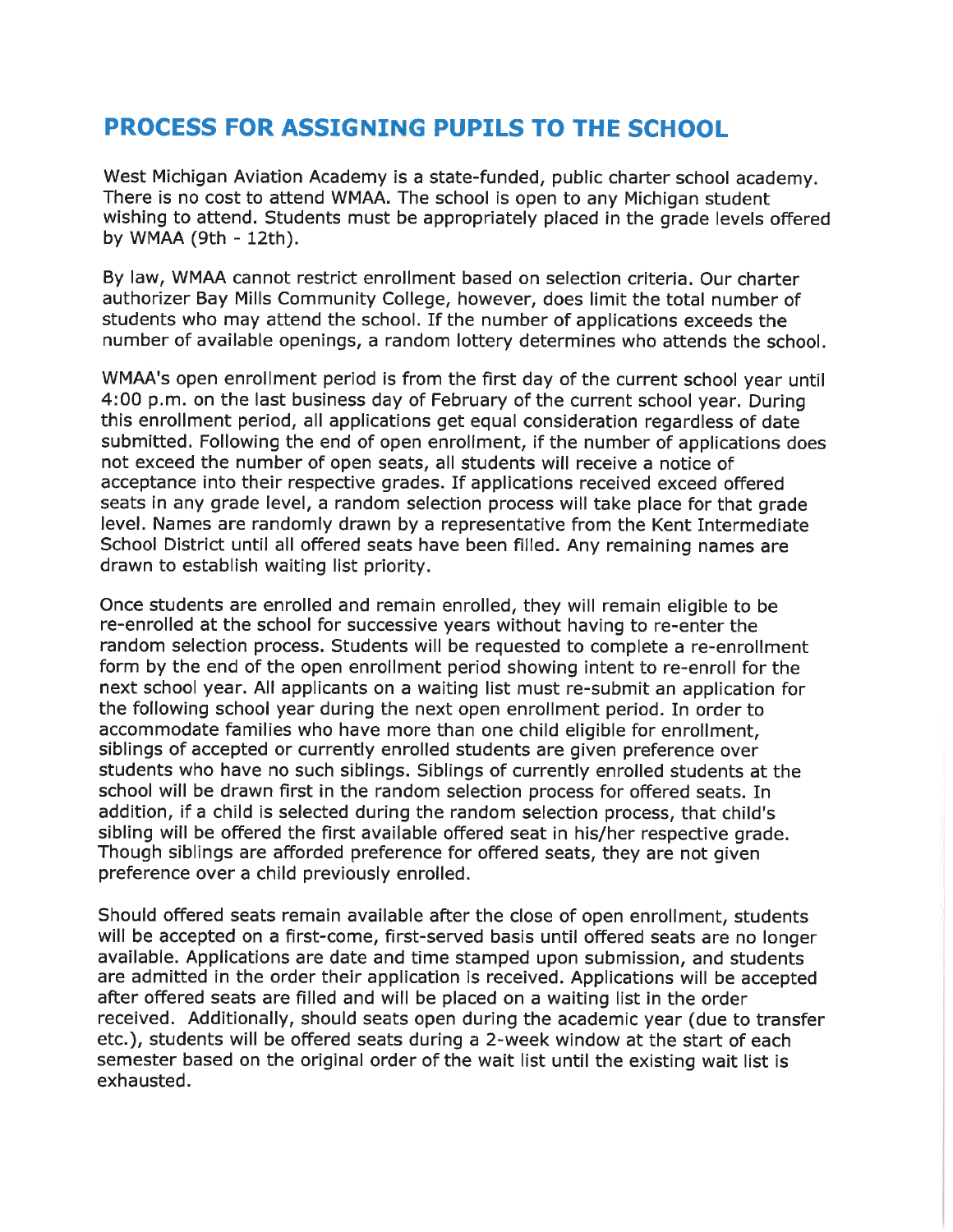This process was followed for both the 2019-2020 and 2020-2021 school years. A random lottery was held each year because the number of applications exceeded the allowed number of students per grade (155) for ninth, tenth, and eleventh grades. Applications for transfers into 12th grade were admitted without a lottery.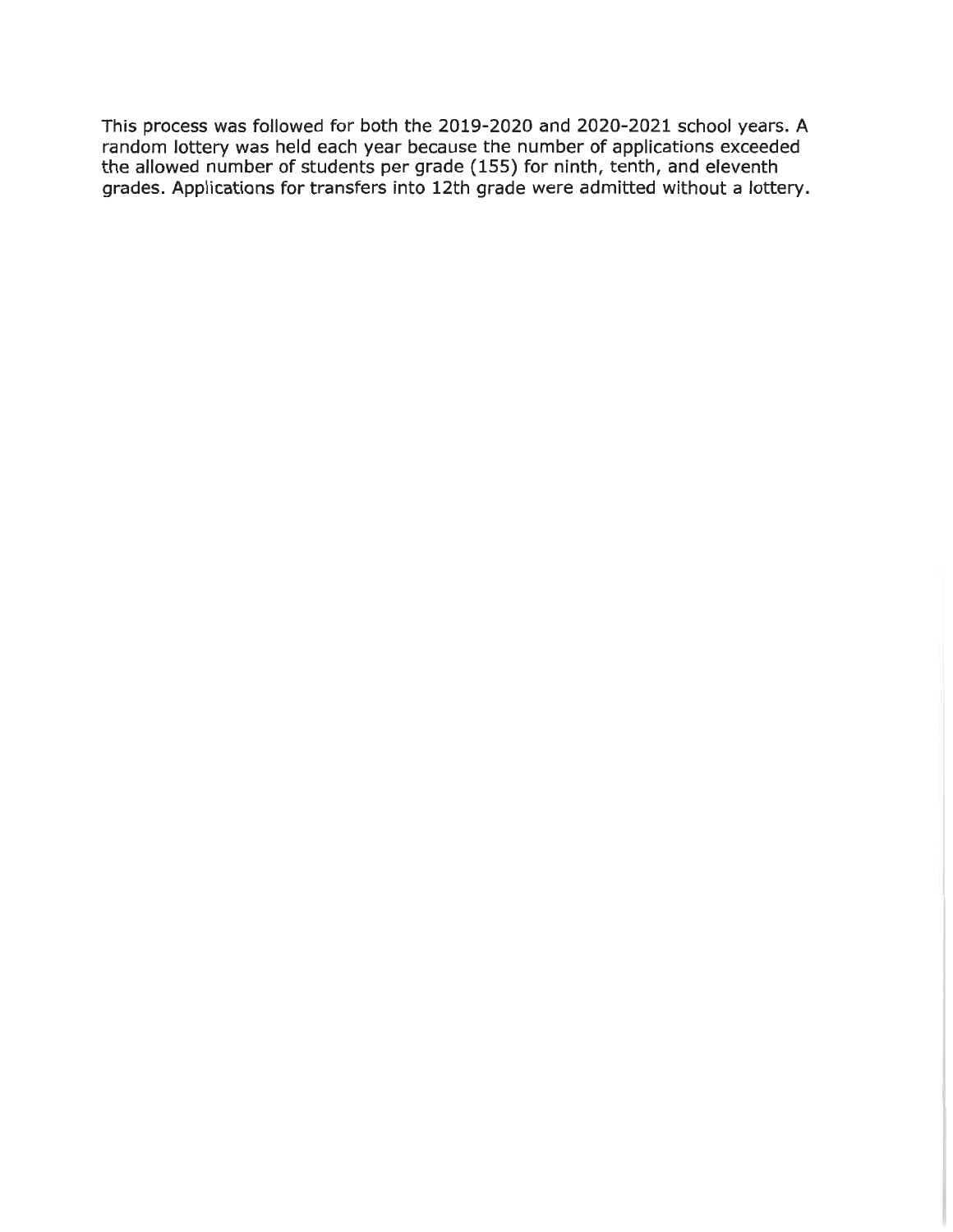# 2019-2020 SCHOOL IMPROVEMENT GOALS

Goal 1: All students will experience a state-of-the-art education in science, technology, engineering, and math (STEM) and will develop comprehensive technological skills as preparation for a dynamically changing tech-based economy.

Strategy for Development: As WMAA seeks to provide a rigorous technology based education, we are currently aiming to create a focused, intentional plan to develop tech skills as students progress through our traditional classroom curricula. WMAA is now aiming to develop a comprehensive technology curriculum with specific learning targets for technology skills. The design, implementation, and support of this curriculum will ensure that each student is exposed to a variety of technologies and is trained in their use, and it will provide a schematic for WMAA to make purposeful changes and adaptations for future cohorts of students.

Goal 2: All students will graduate from WMAA competitively prepared for college and/or career by participating in a rigorous educational experience that both challenges and supports all students, including those with diverse needs.

Strategy for Development: In order to provide students with the best possible educational experience, WMAA encourages instructors in each discipline to remain current with best practice pedagogy in their respective content areas. Our current instructional focus centers around developing routines that demand evidence of critical thinking from students, including

- Implementing Number Talks in Mathematics
- Developing a Claim, Evidence, and Reasoning (CER) approach to academic writing.
- Exploring essential science practices reflected jn the Next Generation Science Standards (NGSS).
- Expanding conferring strategies to support fluency and comprehension during sustained reading.

Goal 3: All staff will be exemplar educators in their respective areas of expertise, modeling research-based instructional routines that promote student achievement and pursuing professional development opportunities that encourage masterful pedagogy.

Strategy for Development: WMAA has committed to a vision of all staff serving as instructional leaders, which includes proficiency in best practice tier 1 teaching strategies as well as discipline specific instructional approaches. WMAA has begun the process of implementing a multi-tiered system to implement this vision, which is centered around our application of the 5D+ instructional model. Our department chairs collaborate on the School Improvement team to develop proficiency with discipline specific approaches within their respective content areas. We have also aligned our year-long professional development cycle to support the development of these instructional skills. Staff development throughout the year focuses on a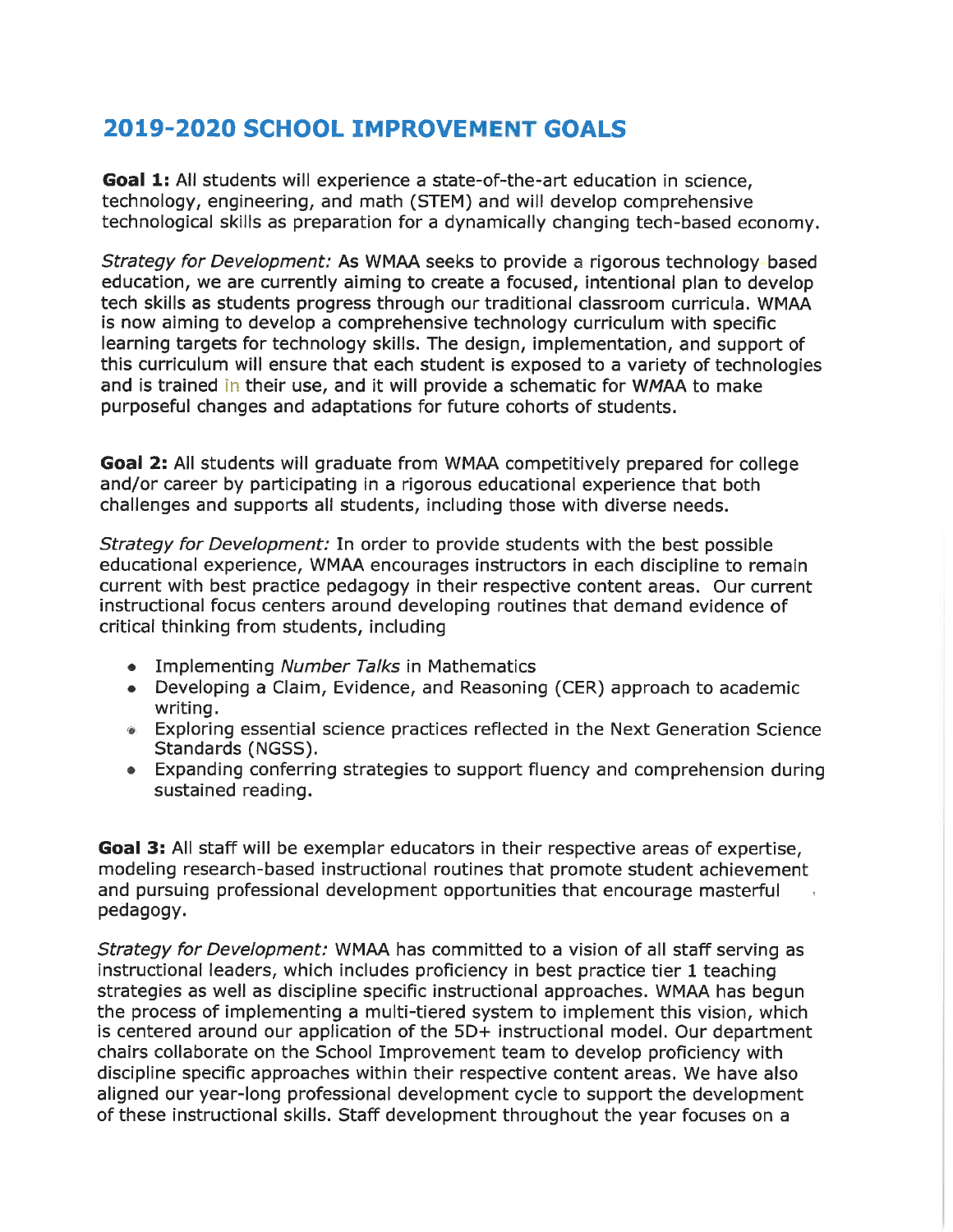consistent cycle of professional learning, collaboration, monitoring and observation, and structured feedback at each of these tiers: instructional feedback (individual level), school improvement (department level), and professional development (whole staff).

 $\sim$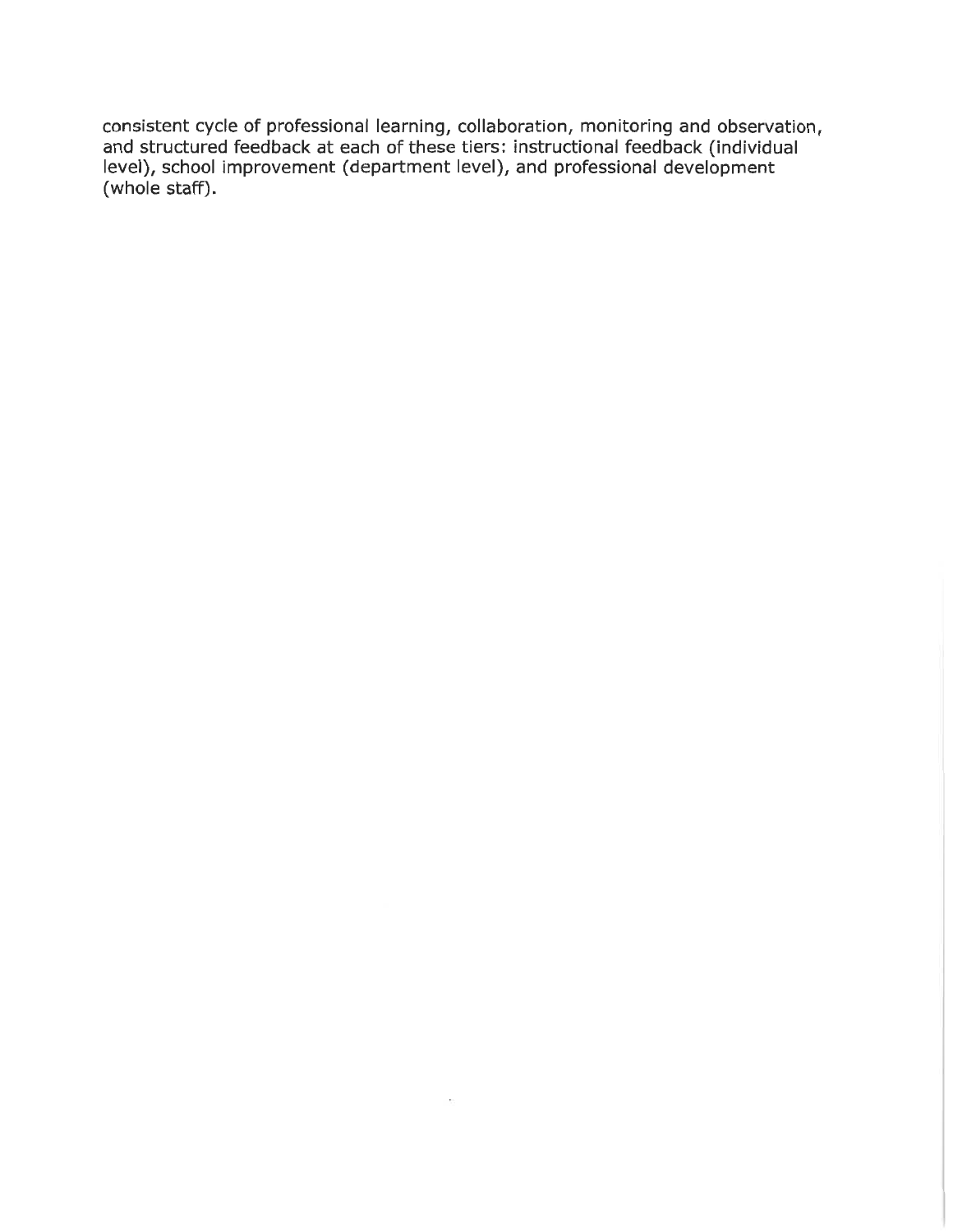#### WMAA AS A SPECIALIZED SCHOOL

West Michigan Aviation Academy was authorized by Bay Mills Community College to begin its first year of operation on September 7, 2010. The school is managed by Partner Solutions, a charter school management organization based in Brighton, Michigan. WMAA first opened its doors to 9th grade students, added 10th grade in 2011-2012, 11th grade in 2012-2013, and became a full college preparatory high school with an aviation theme serving grades 9-12 in the fall of 2013.

Our curriculum is designed to prepare students to meet the State of Michigan's High School Content Expectations (HSCE), the Michigan Merit Curriculum (MMC), and the College Board's College and Career Readiness Benchmarks. All core courses (English, Mathematics, Science, and Social Studies) also align with the Common Core State Standards (CCSS), adopted by the Michigan Board of Education in 2010. WMAA also offers rigorous Advanced Placement and honors courses for students wishing to challenge themselves and enhance their learning. Students are required to complete 26 credits to earn a WMAA diploma.

In addition to providing a well-rounded educational foundation that meets all course requirements of the Michigan Merit Curriculum, WMAA features extensive elective courses in science, technology, engineering, and math (STEM), and specializes in a unique aviation theme. WMAA organizes our aviation instruction into core strands, including flight science, engineering, and aviation technology. All WMAA students take a general introductory aviation and engineering curriculum during their first two years at the academy. Beginning with the junior year, students may choose to focus on one of our thematic strands for their elective coursework.

A comprehensive character education continues to be a pillar of WMAA's educational model. Character education is infused into all classes at WMAA by integrating it through classroom instruction and expecting all staff members to model business-like rapport with our students. WMAA integrates questions of character development, professional and practical responsibilities, and moral dilemmas into a majority of our core academic courses and intentionally selected field trips and assemblies, as well as providing character-based elective courses such as Leadership.

The discipline policies at WMAA also reflect an emphasis on self-discipline and the pursuit of excellence. WMAA treats behaviors that endanger students or disrupt the learning environment seriously. A facility on airport property such as ours demands responsible behavior. Although we hold our students accountable for high disciplinary standards, we approach student relationships from a counselor's perspective. WMAA offers exceptional student support services, including 2 full time counselors, a full time social worker, a full time Special Education Teacher Consultant, a full time EL Teacher, 2 part-time student support paraprofessionals, a school psychologist, and a speech pathologist.

WMAA also provides students with the opportunity to access real-world technology. The school offers a 1:1 technology program, offering students personal chromebooks to use throughout their high school experience. Our Engineering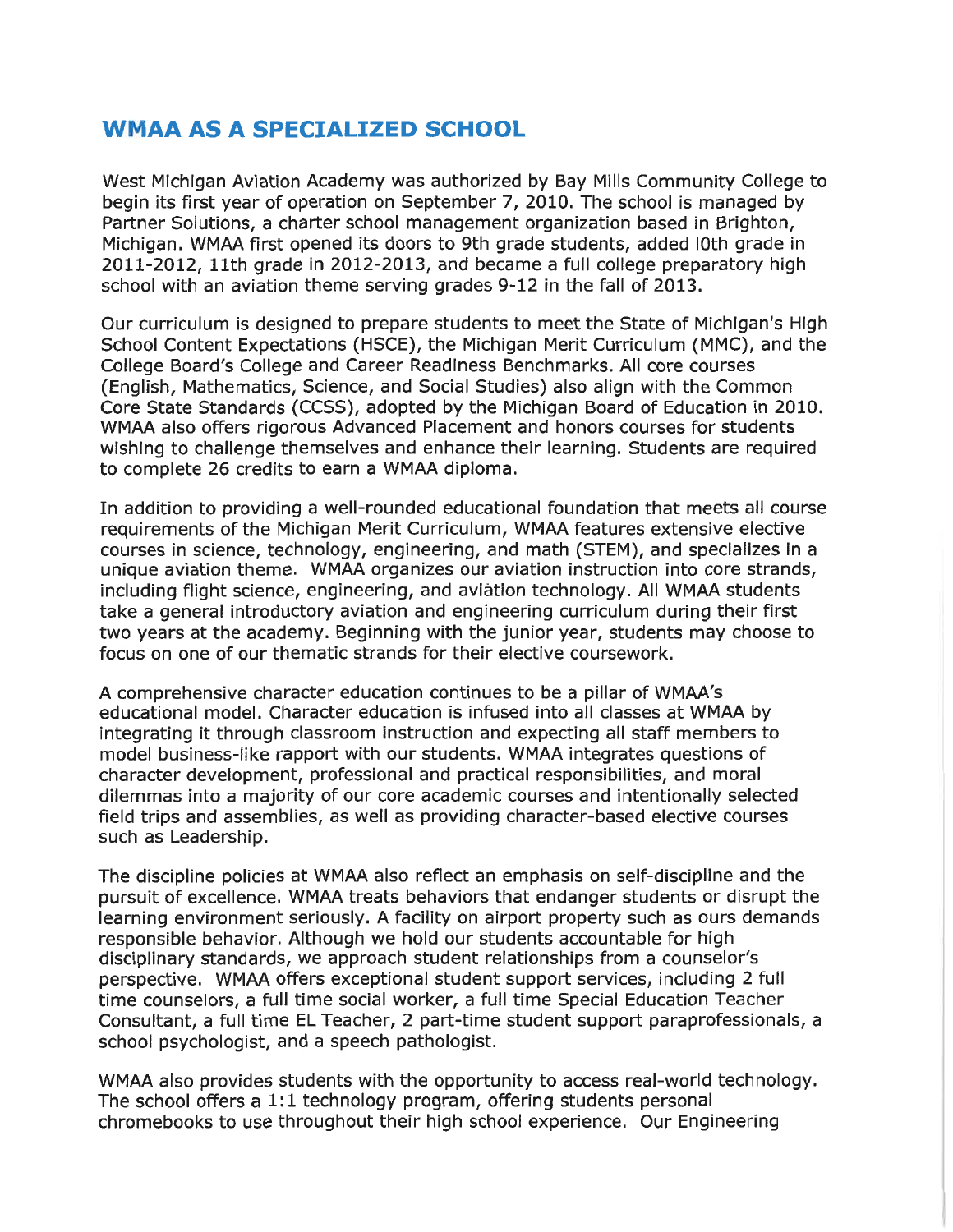department is furnished with robotics kits, 3-D printers, and a laser cutter, allowing students to Build-a-Plane class where students are actively assembling a functional Carbon Cub airplane. These tools and experiences are used to enhance learning opportunities in the classroom and support our STEM focus.

A final component of WMAA's character education model is to require 100 hours of community service prior to graduation. WMAA coordinates community service activities for students each semester. Students are involved in the selection and design of service projects. Students may develop their own ideas for community service, as well. Students are responsible to submit a record of dates, times, locations, and the nature of the community service.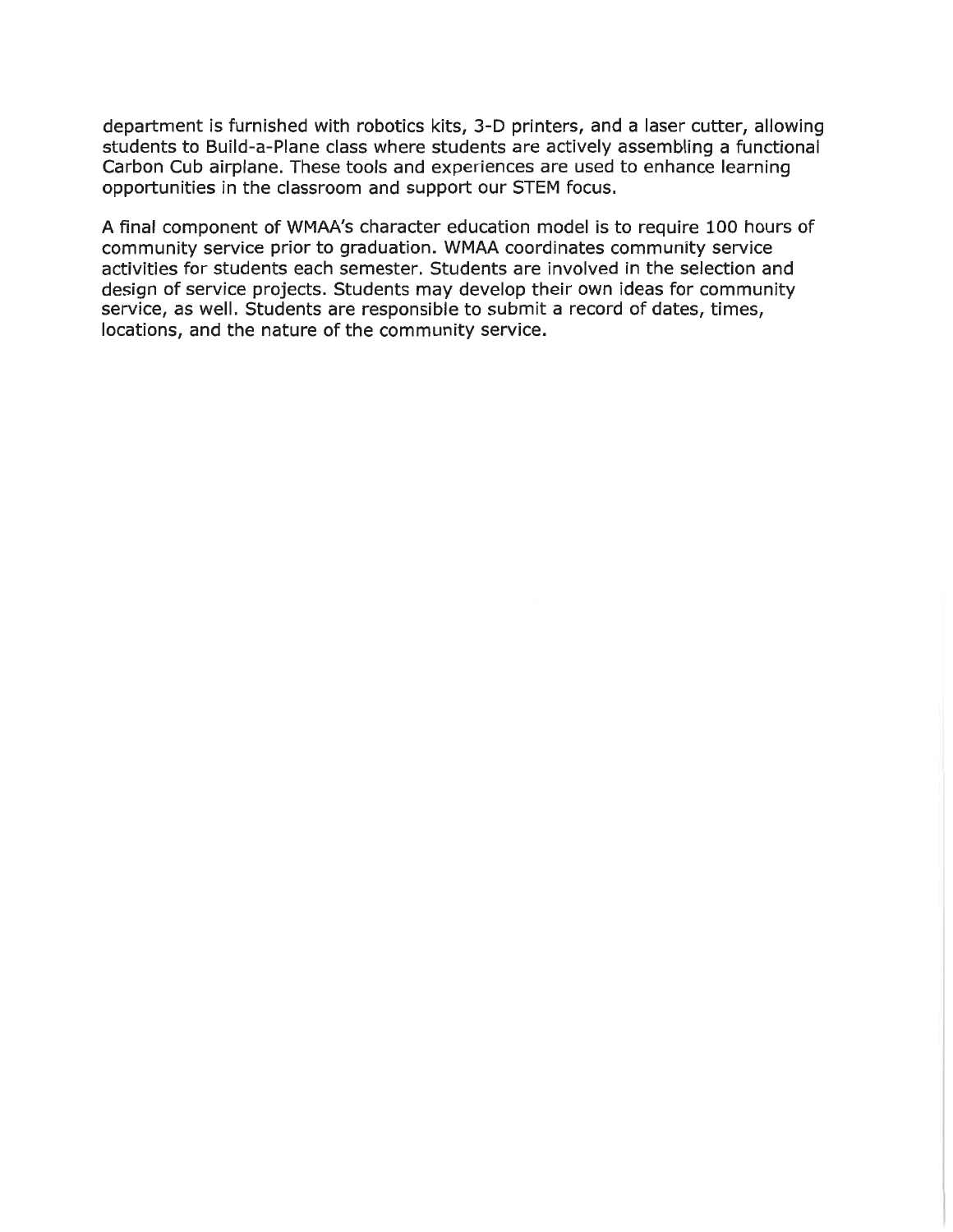#### **CORE CURRICULUM**

In addition to meeting the requirements set forth by the Michigan Department of Education through the Michigan Merit Curriculum, faculty, staff, and administrators at **WMAA** work together to align curricular content to state and national standards. In addition to embedding the Common Core State Standards (CCSS) into our core content areas, including English, mathematics, social studies, and science, our curriculum is guiding students towards college readiness as measured by college readiness benchmarks. Faculty design and implement lessons aligned to these benchmarks and their course standards while providing both enrichment and remedial opportunities as needed.

Our goal of preparing students for college and career success requires us to think beyond the Michigan High School Content Expectations and the Common Core as we implement our curriculum. Our goal is to graduate students who have experienced academic excellence and have acquired the knowledge and skills necessary to be successful in college and in life. As such, WMAA students have access to college level work through curricular experiences with Advanced Placement (AP) coursework as well as dual enrollment.

Information about WMAA's curriculum can be found on our school website. Specifically, our *[Course Selection Handbook](http://wmaa-images.s3.amazonaws.com/assets/311/original/202122_Course_Selection_Handbook.pdf)* identifies course sequencing, credit allocations, and core standards.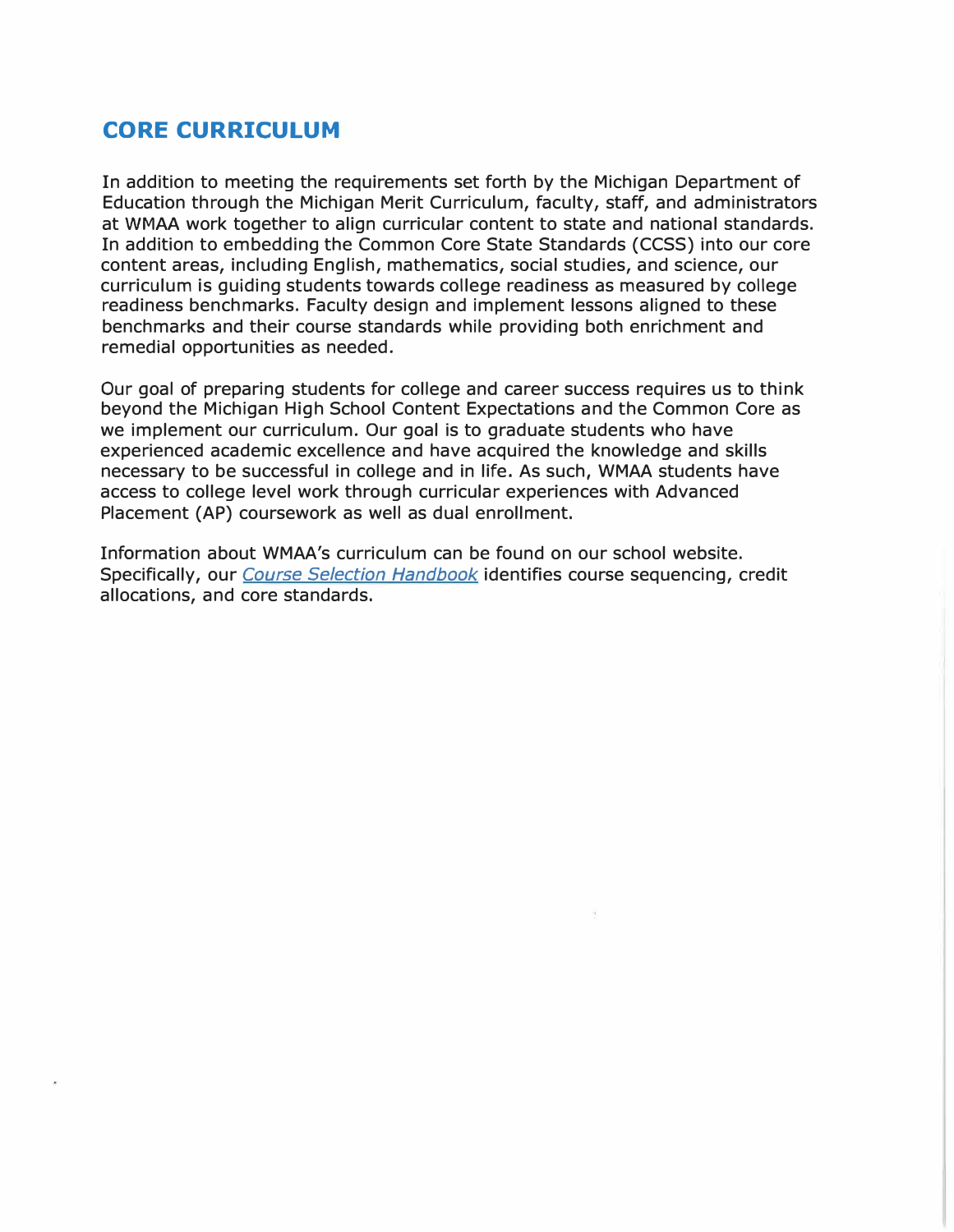# STUDENT ACHIEVEMENT RESULTS

The tables below represent student achievement results on the SAT or PSAT tests for the past two years. Data is arranged to display each class's performance on their two most recent tests.

| <b>Class of 2021</b>                           |                                 |     |             |  |  |
|------------------------------------------------|---------------------------------|-----|-------------|--|--|
| <b>SAT</b><br>Fall 2020 as Juniors (COVID)     |                                 |     |             |  |  |
| <b>Composite</b><br><b>EBRW</b><br><b>MATH</b> |                                 |     |             |  |  |
| <b>MEAN</b>                                    | 1104                            | 556 | 549         |  |  |
| <b>MET</b><br><b>BENCHMARK</b>                 | 61%                             | 79% | 64%         |  |  |
| <b>PSAT 10</b><br>Spring 2019 as Sophomores    |                                 |     |             |  |  |
|                                                | <b>Composite</b><br><b>EBRW</b> |     | <b>MATH</b> |  |  |
| <b>MEAN</b>                                    | 1018                            | 511 | 507         |  |  |
| <b>MET</b><br><b>BENCHMARK</b>                 | 58%                             |     | 60%         |  |  |

| Class of 2022                                     |                  |             |             |  |  |
|---------------------------------------------------|------------------|-------------|-------------|--|--|
| <b>PSAT 10</b><br>Fall 2020 as Sophomores (COVID) |                  |             |             |  |  |
| <b>Composite</b><br><b>EBRW</b><br><b>MATH</b>    |                  |             |             |  |  |
| <b>MEAN</b>                                       | 1035             | 520         | 515         |  |  |
| <b>MET</b><br><b>BENCHMARK</b>                    | 49%              |             | 52%         |  |  |
| <b>PSAT 8/9</b><br>Spring 2019 as Freshman        |                  |             |             |  |  |
|                                                   | <b>Composite</b> | <b>EBRW</b> | <b>MATH</b> |  |  |
| <b>MEAN</b>                                       | 994              | 495         | 500         |  |  |
| <b>MET</b><br><b>BENCHMARK</b>                    | 66%              | 77%         | 70%         |  |  |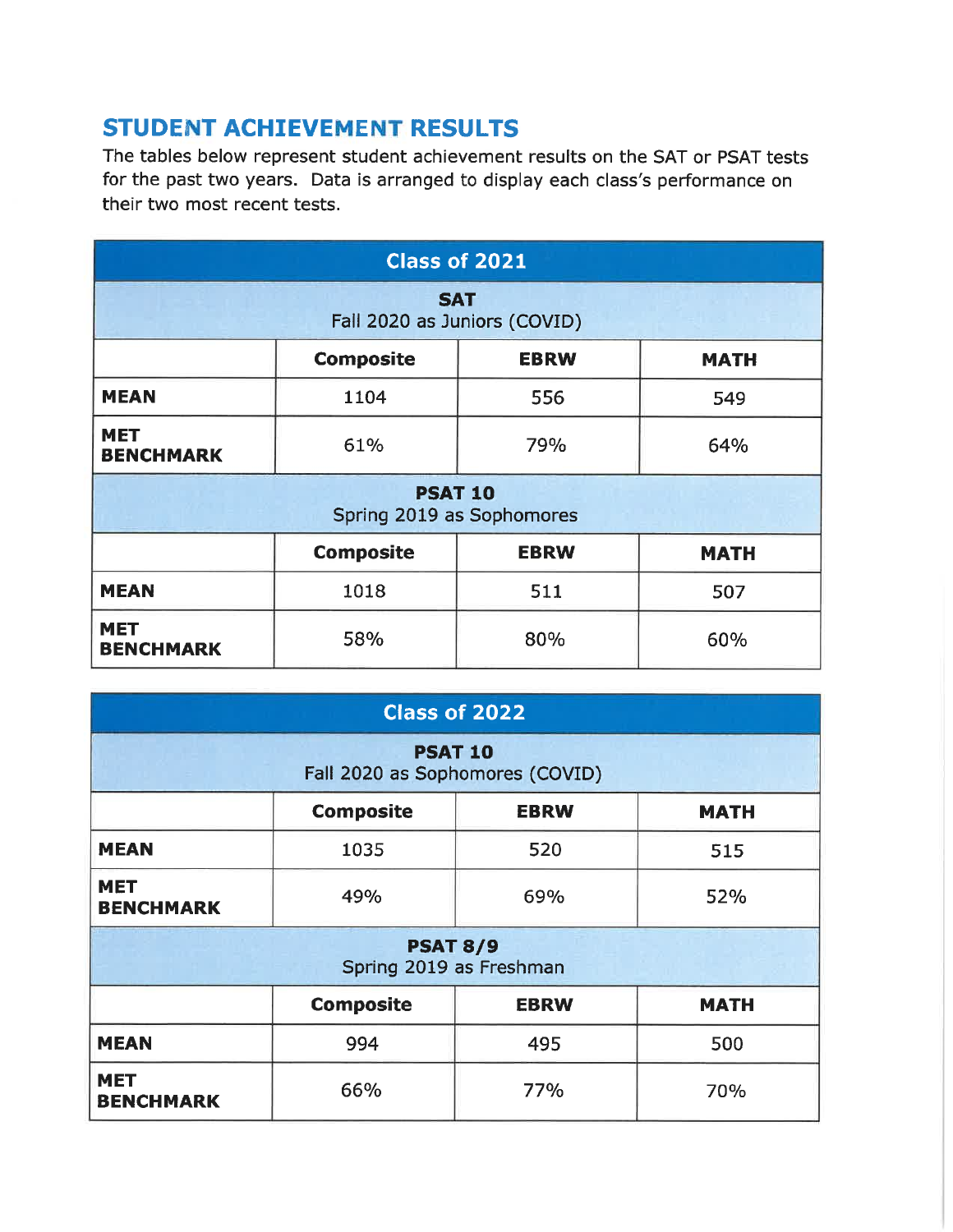| Class of 2023<br><b>PSAT</b><br>Fall 2020 as Freshmen (COVID) |      |     |     |
|---------------------------------------------------------------|------|-----|-----|
|                                                               |      |     |     |
| <b>MEAN</b>                                                   | 1037 | 526 | 511 |
| <b>MET</b><br><b>BENCHMARK</b>                                | 63%  | 87% | 65% |

| Class of 2024                            |                  |             |             |  |
|------------------------------------------|------------------|-------------|-------------|--|
| <b>PSAT 8/9</b><br>Fall 2020 as Freshmen |                  |             |             |  |
|                                          | <b>Composite</b> | <b>EBRW</b> | <b>MATH</b> |  |
| <b>MEAN</b>                              | 950              | 473         | 478         |  |
| <b>MET</b><br><b>BENCHMARK</b>           | 56%              | 72%         | 61%         |  |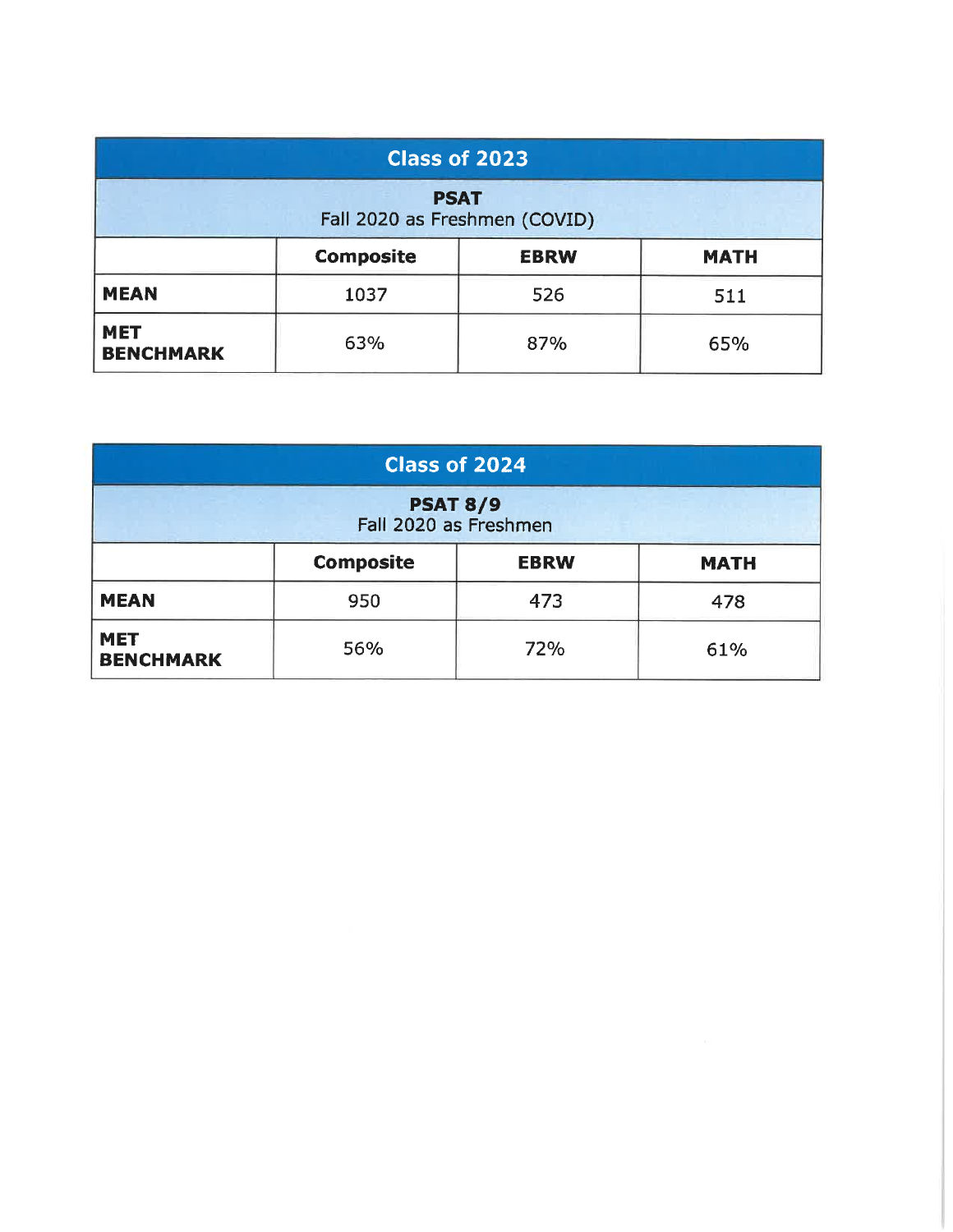# PARENT TEACHER CONFERENCE ATTENDANCE

At WMAA, it is important that we remain partnered with the community we serve. Below please find our parent/guardian rate of attendance for the two most recent years of parent teacher conferences.

| <b>Parent/Guardian Representation</b><br>at Parent-Teacher Conferences |                                             |                                                                   |  |
|------------------------------------------------------------------------|---------------------------------------------|-------------------------------------------------------------------|--|
| <b>YEAR</b>                                                            | <b>TOTAL STUDENTS</b><br><b>REPRESENTED</b> | <b>PERCENTAGE OF</b><br><b>STUDENT BODY</b><br><b>REPRESENTED</b> |  |
| 2020-2021<br>(COVID / VIRTUAL)                                         | 164                                         | 27%                                                               |  |
| 2019-2020                                                              | 420                                         | 70%                                                               |  |

## DUAL ENROLLMENT

Some WMAA students dual enroll with local colleges to pursue additional curriculum pathways beyond the school's course offerings. The amount of students who participated in these opportunities during the past two years is documented below.

| <b>Students Participating in Dual Enrollment</b> |                                             |                                                                   |  |
|--------------------------------------------------|---------------------------------------------|-------------------------------------------------------------------|--|
| <b>YEAR</b>                                      | <b>TOTAL STUDENTS</b><br><b>REPRESENTED</b> | <b>PERCENTAGE OF</b><br><b>STUDENT BODY</b><br><b>REPRESENTED</b> |  |
| 2020-2021                                        | 42                                          | 7.1%                                                              |  |
| 2019-2020                                        | 33                                          | 5.5%                                                              |  |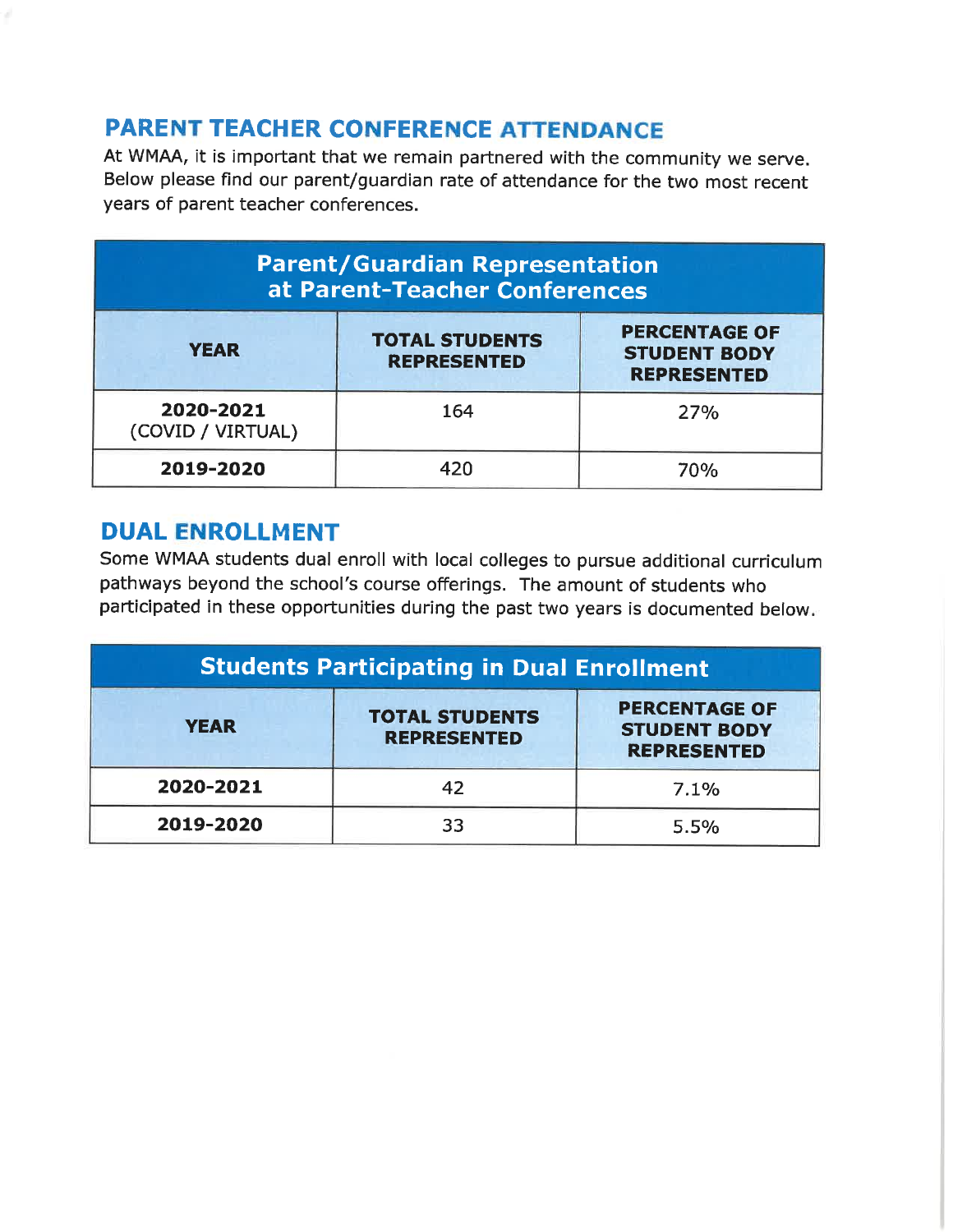## ADVANCED PLACEMENT

WMAA offers a number of AP college equivalent courses in order to challenge our students and provide them an opportunity to excel. This school year, WMAA offered thirteen in-person AP course options:

- AP US Government and Politics
- AP Biology
- AP Calculus AB
- AP Computer Science A
- AP Computer Science Principles
- AP English Literature and Composition
- AP Macroeconomics
- AP Microeconomics
- AP Physics 1
- AP Psychology
- AP Spanish Language
- AP Statistics
- AP US History

Additionally, WMAA provides five online AP course options:

- AP Art History
- AP English Language
- AP Physics 1
- AP Spanish Literature
- AP Statistics

| <b>Advanced Placement Enrollment &amp; Achievement</b> |                                                       |                                                                       |                                       |                                    |  |
|--------------------------------------------------------|-------------------------------------------------------|-----------------------------------------------------------------------|---------------------------------------|------------------------------------|--|
| <b>YEAR</b>                                            | <b>TOTAL</b><br><b>STUDENTS</b><br><b>REPRESENTED</b> | <b>PERCENTAGE</b><br><b>OF TOTAL</b><br><b>STUDENT</b><br><b>BODY</b> | <b>TOTAL AP</b><br><b>TESTS TAKEN</b> | <b>AP TEST</b><br><b>PASS RATE</b> |  |
| 2020-2021                                              | 201                                                   | 34%                                                                   | Not Yet<br>Available                  | Not Yet<br>Available               |  |
| 2019-2020                                              | 234                                                   | 39%                                                                   | 370                                   | 74%                                |  |
| 2018-2019                                              | 254                                                   | 42%                                                                   | 381                                   | 74.6%                              |  |